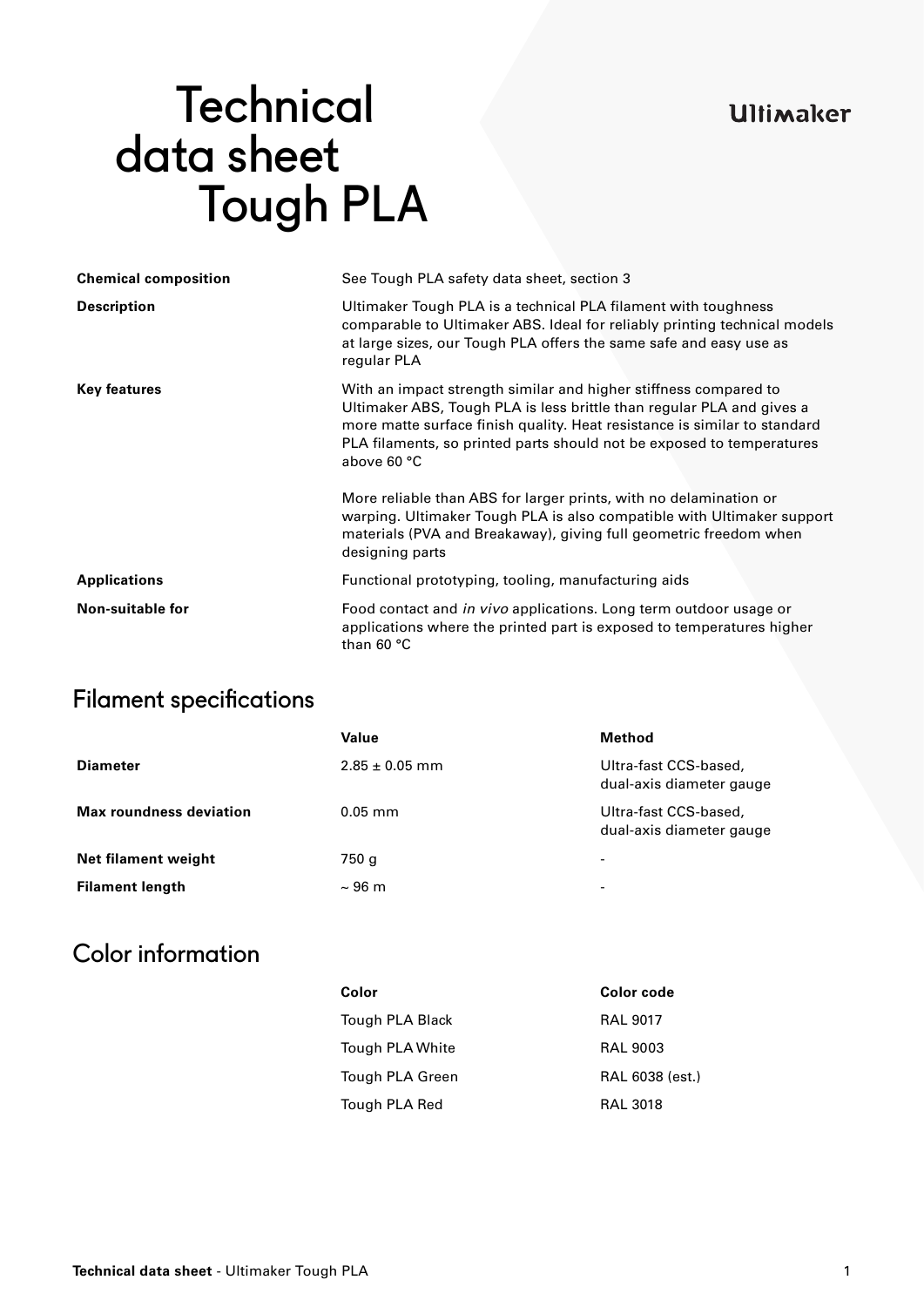## Mechanical properties\*

|                                          | Injection molding            |                          | 3D printing           |                                         |
|------------------------------------------|------------------------------|--------------------------|-----------------------|-----------------------------------------|
|                                          | <b>Typical value</b>         | <b>Test method</b>       | <b>Typical value</b>  | <b>Test method</b>                      |
| <b>Tensile modulus</b>                   | $\overline{\phantom{a}}$     |                          | 1,820 MPa             | <b>ISO 527</b><br>(1 mm/min)            |
| Tensile stress at yield                  | $\overline{\phantom{a}}$     | $\overline{\phantom{a}}$ | 37 MPa                | <b>ISO 527</b><br>$(50$ mm/min)         |
| Tensile stress at break                  | $\overline{\phantom{a}}$     | $\overline{\phantom{a}}$ | 37 MPa                | <b>ISO 527</b><br>$(50 \text{ mm/min})$ |
| <b>Elongation at yield</b>               | $\overline{\phantom{a}}$     | $\overline{\phantom{a}}$ | 3.1%                  | <b>ISO 527</b><br>$(50$ mm/min)         |
| <b>Elongation at break</b>               | $\overline{\phantom{a}}$     | $\overline{\phantom{a}}$ | 3.1%                  | <b>ISO 527</b><br>$(50$ mm/min)         |
| <b>Flexural strength</b>                 | $\overline{\phantom{a}}$     | $\overline{\phantom{a}}$ | 78 MPa                | <b>ISO 178</b>                          |
| <b>Flexural modulus</b>                  | $\qquad \qquad \blacksquare$ |                          | 2,490 MPa             | <b>ISO 178</b>                          |
| Izod impact strength, notched (at 23 °C) | $\overline{\phantom{a}}$     | -                        | $9$ kJ/m <sup>2</sup> | <b>ISO 180</b>                          |
| Charpy impact strength (at 23 °C)        | $\overline{\phantom{a}}$     | -                        |                       |                                         |
| <b>Hardness</b>                          |                              |                          | 79 (Shore D)          | Durometer                               |

## Electrical properties\*

|                                | <b>Typical value</b>     | <b>Test method</b>       | <b>Typical value</b> | Test method         |
|--------------------------------|--------------------------|--------------------------|----------------------|---------------------|
| Dissipation factor (at 1 MHz)  | $\overline{\phantom{0}}$ | $\overline{\phantom{0}}$ | 0.014                | ASTM D150-11        |
| Dielectric constant (at 1 MHz) | $\overline{\phantom{0}}$ | $\sim$                   | 2.62                 | <b>ASTM D150-11</b> |

## Thermal properties

|                                         | <b>Typical value</b> | <b>Test method</b>       |
|-----------------------------------------|----------------------|--------------------------|
| Melt mass-flow rate (MFR)               | $6 - 7$ g/10 min     | (210 °C, 2.16 kg)        |
| Heat detection (at 0.455 MPa)           | $\overline{a}$       |                          |
| Heat deflection (at 1.82 MPa)           |                      |                          |
| Vicat softening temperature             | 63 °C                | ISO 306                  |
| <b>Glass transition</b>                 | 62 °C                | DSC, 10 °C/min           |
| <b>Coefficient of thermal expansion</b> | $\overline{a}$       |                          |
| <b>Melting temperature</b>              | 151 °C               | DSC, 10 °C/min           |
| <b>Thermal shrinkage</b>                | -                    | $\overline{\phantom{0}}$ |

\*See notes